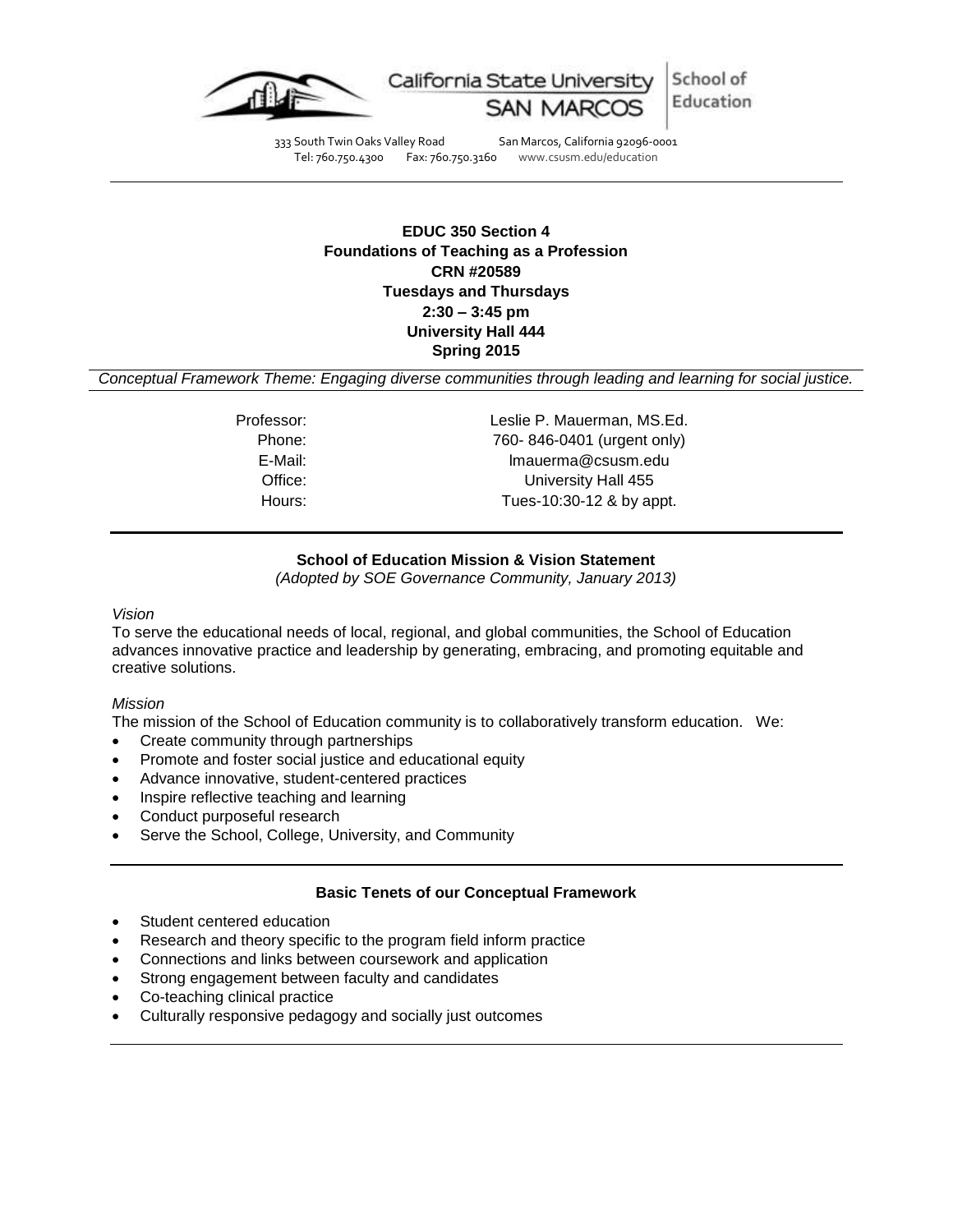## **EDUC 350 COURSE DESCRIPTION**

This course serves as an orientation to careers in elementary, middle and high school education. Upon completion of this course, teacher candidates should understand the nature of formalized education in the United States and be able to assess his or her interest in teaching as a career. Major topics include:

- Understanding the roles of schools in society.
- Exploring philosophies and contemporary issues in education.
- Assessing the roles of teachers in schools.
- Understanding the qualifications and credentialing process for California teachers.
- Understanding and appreciating the student as an individual.
- Understanding factors affecting student achievement.
- Understanding critical issues in curriculum and instruction.
- Understanding infusion of special education in general education practices.
- Understanding the laws that influence teaching responsibilities.

This course is required for all credential candidates. All students must complete forty (45) hours of supervised fieldwork in K-12 classrooms.

# **Teaching Performance Expectation (TPE) for EDUC 350:**

A primary goal of EDUC 350 is to begin the process of developing teacher candidates to become professional educators. The following TPE of the California Commission for Teacher Credentialing is expected to be met during this course:

## **TPE 12: Professional, Legal and Ethical Obligations**

Candidates are aware of their own personal values and biases and recognize ways in which these values and biases affect the teaching and learning of students. They resist racism and acts of intolerance. Candidates appropriately manage their professional time spent in teaching responsibilities to ensure that academic goals are met.

Candidates for a Teaching Credential understand and honor legal and professional obligations to protect the privacy, health, and safety of students, families, and other school professionals. They are aware of and act in accordance with ethical considerations and they model ethical behaviors for students. Candidates understand and honor all laws relating to professional misconduct and moral fitness.

## **Teaching Performance Assessment for Developing as a Professional Educator**

The successful completion of the personal philosophy assignment is a requirement for completion of this course and is a component of partially meeting the TPE described above. This statement will be used for assessment both in the course and at completion of the School of Education program. Retain an electronic copy of your statement for submission for your portfolio at the completion of your teacher education program.

## *TAKE time to read and adhere to these expectations; failure to do could result in dismissal.*

## **Authorization to Teach English Learners**

The Cal State San Marcos credential programs have been specifically designed to prepare teachers for the diversity of languages often encountered in California public school classrooms. The authorization to teach English learners is met through the infusion of content and experiences within the credential program, as well as additional coursework. Students successfully completing this program receive a credential with authorization to teach English learners. (approved by CCTC in SB 2042 Program Standards, August 2002)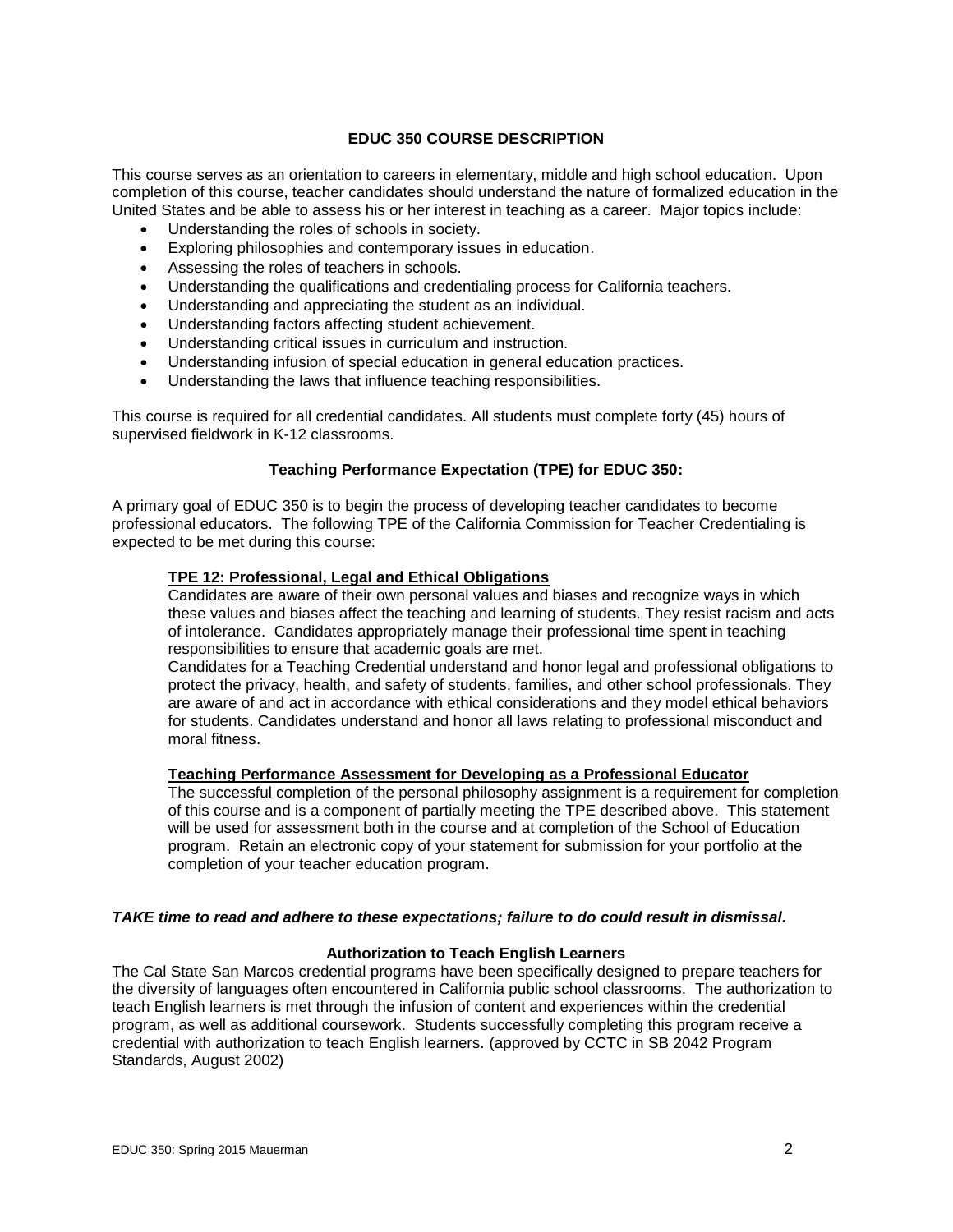## **Special Education Inclusion:**

Consistent with the intent to offer a seamless teaching credential in the School of Education, this course will introduce the collaborative infusion of special education competencies that reflect inclusive educational practices. Students will demonstrate knowledge of laws and dispositions that relate to special education through a variety of activities such as the viewing and analysis of the video F.A.T. City, reading and analysis of special education law, and *Creating an Inclusive School*.

#### **Students with Disabilities Requiring Reasonable Accommodations**

Students are approved for services through the Disabled Student Services Office (DSS), CRA 4300. This office can be contacted by phone at (760) 750-4905, or TTY (760) 750-4909. Students authorized by DSS to receive reasonable accommodations should meet with their instructor during office hours or, in order to ensure confidentiality, in a more private setting.

### **All University Writing Requirement**

In keeping with the All-University Writing Requirement, all 3 unit courses must have a writing component of at least 2,500 words (approximately). This will be met through written assignments.

### **CSUSM Academic Honesty Policy**

Students will be expected to adhere to standards of academic honesty and integrity, as outlined in the Student Academic Honesty Policy. All written work and oral presentation assignments must be original work. All ideas/materials that are borrowed from other sources must have appropriate references to the original sources. Any quoted material should give credit to the source and be punctuated with quotation marks.

Students are responsible for honest completion of their work including examinations. There will be no tolerance for infractions. If you believe there has been an infraction by someone in the class, please bring it to the instructor's attention. The instructor reserves the right to discipline any student for academic dishonesty in accordance with the general rules and regulations of the university. Disciplinary action may include the lowering of grades and/or the assignment of a failing grade for an exam, assignment, or the class as a whole."

Incidents of Academic Dishonesty will be reported to the Dean of Students. Sanctions at the University level may include suspension or expulsion from the University.

# **Plagiarism:**

As an educator, it is expected that each student will do his/her own work, and contribute equally to group projects and processes. Plagiarism or cheating is unacceptable under any circumstances. If you are in doubt about whether your work is paraphrased or plagiarized see the Plagiarism Prevention for Students website [http://library.csusm.edu/plagiarism/index.html.](http://library.csusm.edu/plagiarism/index.html) If there are questions about academic honesty, please consult the University catalog.

#### **Use of Technology**

Students are expected to demonstrate competency in the use of various forms of technology (i.e. word processing, electronic mail, Cougar Course, use of the Internet, and/or multimedia presentations). Specific requirements for course assignments with regard to technology are at the discretion of the instructor. Keep a digital copy of all assignments for use in your teaching portfolio. All assignments will be submitted online, and some submitted in hard copy as well.

## **Electronic Communication Protocol**

Electronic correspondence is a part of your professional interactions. If you need to contact the instructor, e-mail is often the easiest way to do so. It is my intention to respond to all received e-mails in a timely manner. Please be reminded that e-mail and on-line discussions are a very specific form of communication, with their own nuances and etiquette. For instance, electronic messages sent in all upper case (or lower case) letters, major typos, or slang, often communicate more than the sender originally intended. With that said, please be mindful of all e-mail and on-line discussion messages you send to your colleagues, to faculty members in the School of Education, or to persons within the greater educational community. All electronic messages should be crafted with professionalism and care.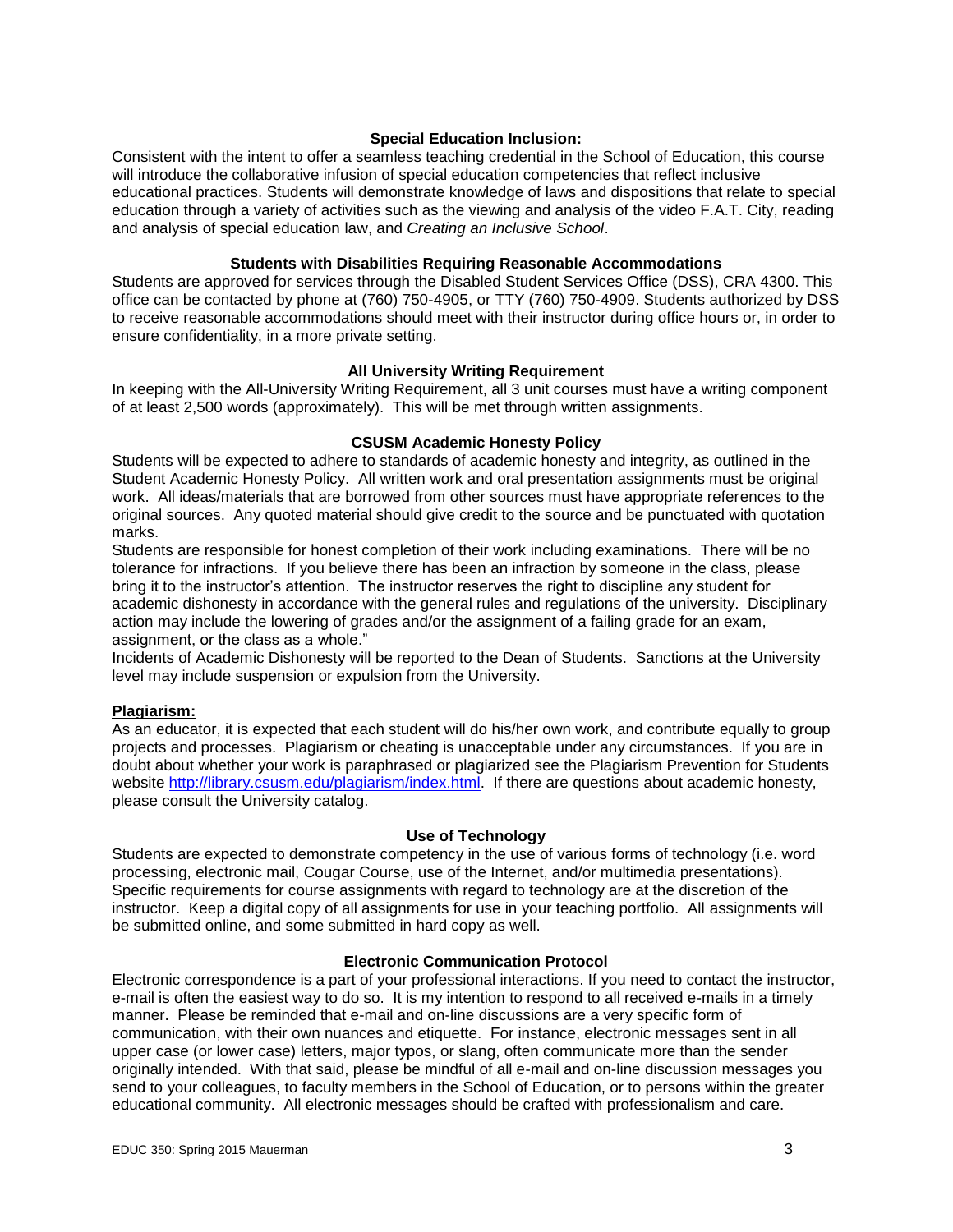Things to consider:

- Would I say in person what this electronic message specifically says?
- How could this message be misconstrued?
- Does this message represent my highest self?
- Am I sending this electronic message to avoid a face-to-face conversation?

In addition, if there is ever a concern with an electronic message sent to you, please talk with the author in person in order to correct any confusion.

## **\*Credential Program Recommendations**

As one of several evaluation methods, EDUC 350 course instructors are asked for feedback concerning credential candidates who are applying for programs at Cal State San Marcos. Keep in mind that your professionalism and hard work in this class not only affect your course grade, but also indicate your readiness for a credential program.

## **School of Education Attendance Policy**

Due to the dynamic and interactive nature of courses in the School of Education, all students are expected to attend all classes and participate actively. Absences and late arrivals/early departures will affect the final grade. A minimum grade of B- is required in EDUC 350 to qualify as prerequisite for admission to the Cal State San Marcos teacher credential program. SOE attendance policy states: "At a minimum, students must attend 80% of class time, or s/he may not receive a passing grade for the course at the discretion of the instructor. Individual instructors may adopt more stringent attendance requirements." The attendance policy includes attendance both in face-to-face class sessions and on-line class sessions. Should students have extenuating circumstances, please contact the instructor as soon as possible. Communication is key to student success.

## **Class Discussions and Participation**

Students will engage in student-centered learning each class session, and will be expected to actively participate.

- Do you participate in class discussions productively, sharing your knowledge and understandings?
- Do you interact productively with peers, taking on a variety of roles (leader, follower)?
- Do you contribute appropriately to group work—do you "do your share"?
- Are you able to accept others' opinions? Are you supportive of others' ideas?
- Do you support your peers during their presentations?
- Do you monitor and adjust your participation to allow for others' ideas to be heard?

# **COURSE REQUIREMENTS**

## **Attendance**

Teacher education is a professional preparation program. It is expected that all students *attend all class sessions and participate actively, including online sessions*. Failure to complete *all* the work for the online session in its entirety will count as an *absence* for the session. Absences will affect participation score and final grade.

## **Submission of Assignments**

All assignments are to be submitted to the online Cougar Course, unless otherwise specified. It is expected that work will be submitted on time. Late assignments may not be accepted and/or points may be deducted. Any extensions for assignments are by instructor permission only and permission must be secured via email from the instructor prior to the due date.

## **Hybrid Class (part face-to face, part online sessions)**

This is a hybrid class, which means one or more class sessions will be conducted online. It is your responsibility to complete the work assigned for each online class session. Some online class sessions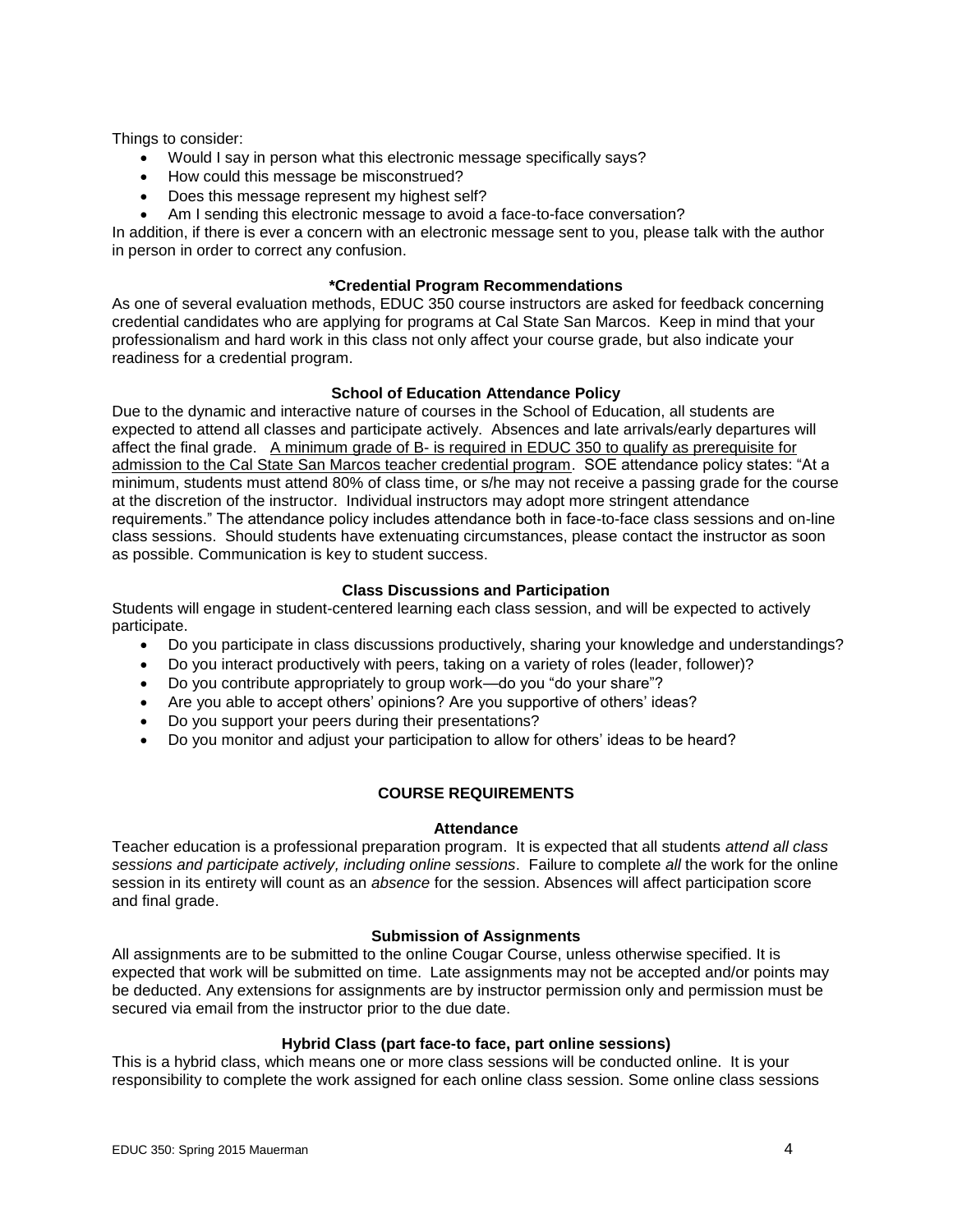will allow participants to interact at a convenient time, but a due date. Other online class sessions may require your participation at a designated time and the use of web-conferencing.

### **Written Work**

Students are expected to adhere to academic honesty and integrity, standards of dependability, confidentiality and writing achievement. Students are to use APA format. Writing that is original, clear and error-free is a priority for the School of Education. Hand-written assignments will not be accepted. Keep a digital copy of all assignments for use in your teaching portfolio.

### **Required Texts & Materials**

- Sadker, D. and Zittleman, K. (2012). *Teachers, Schools, and Society: A Brief Introduction to Education,*" (3rd edition), McGraw Hill.
- Villa, R. A. and Thousand, J. S. (2005). *Creating an Inclusive School* (2nd ed.). Alexandria, VA: Association for Supervision and Curriculum Development. <http://www.ascd.org/publications/books/105019.aspx>
- Nieto, Sonia. (2006). *Why We Teach*. NY: Teachers College Press. ISBN 0807745936, Approximately \$12 – 20, or less if Used.
- Recommended head set for web-conferencing (USB Headset H360 with micro Logitech)

### **Field Work**

In addition to in-class work, assigned readings and projects, students will participate in 45 hours of supervised fieldwork assignments in a variety of public school settings. Details on the fieldwork are found on the cougar course. Documentation of these hours is required to receive a grade in EDUC 350.

Cal State San Marcos students are expected to adhere to professional standards in their dress and behavior in the field. Required clearances (fingerprints, TB test) are the responsibility of the student. Please note that a recommendation is a requirement for admission to the Cal State San Marcos Teacher Credentialing programs. Usually this recommendation is requested from the classroom teacher where most of the fieldwork is done, also known as a Field Experience Recommendation.

## **Assignments and grading**

Please note: A minimum grade of C+ is required in EDUC 350 to qualify as prerequisite for admission to the Cal State San Marcos teacher credential program.

## **Grading Scale:**

 $A = 95-100$ ,  $A - 90-94$ , **B+** = 87-89, **B** = 83–86, **B**- = 80-82, **C+** = 77-79, **C** = 73-71, **C**- = 70-72,  $D = 60 - 69$ ,  $F = 0 - 59$ 

## **350 Assignment Point Breakdown**

| <b>Forums</b>                                         | 8         |
|-------------------------------------------------------|-----------|
| <b>Current Event in Education Report</b>              | 10        |
| Inclusion "Outsider" Reflective Essay                 | 12        |
| Interview of a Teacher Paper                          | 10        |
| Personal Philosophy of Schooling, Learning & Teaching | 12        |
| Contemporary Issue in Education                       | 20        |
| Classroom Observation Reports (x 4)                   | 8         |
| Field Work Record -verifying 45 hours of observation  | pass/fail |
| Participation, Attendance, Decorum                    | 20        |
|                                                       |           |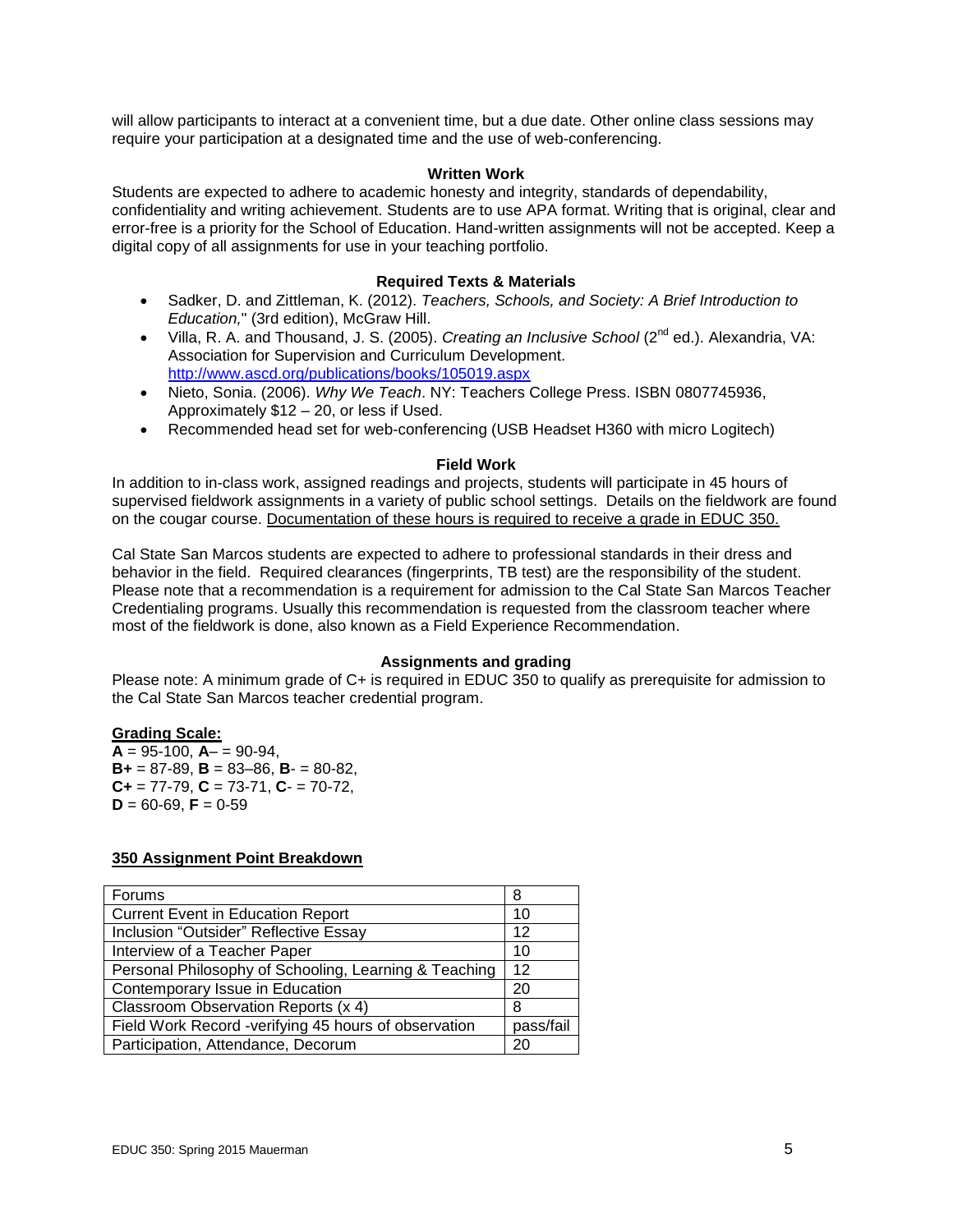## **ASSIGNMENT DETAIL & DESCRIPTIONS**

### **Q&A**

The Q&A is an opportunity to consider central concepts in the readings and be well-informed in order to engage fully in course. Answers to questions in the Q&A forums are typically concise and they *must be based on or refer to the readings*. In addition, all students need to be prepared to share their answers during class*.* No credit can be given for late submissions in the Q & A forums; all submissions are time/date logged.

## **Online Session Activities & Forums**

Students will complete activities that are posted online in the EDUC 350 Cougar Course. The online readings, discussion forums and activities are the substance of student participation in online sessions, as indicated in the schedule. Instructions for how to participate fully in the online activities are provided on the cougar course. Students need to MAKE A PLAN to complete all the work for each online session.

Failure to complete all the work in its entirety for the online session will count as an absence for that class session. Work completed during online sessions is evaluated based on the extent to which it meets the requirements for each activity. The due date and time for submitting work for online session is 11:30 pm the same date that the regular class session is scheduled, unless otherwise specified by the instructor. No credit will be given to work submitted after the deadline.

#### **Current Events in Education Report**

Students research current events in education (CE) from the week's news in K-12 education. The CE information may be from television, radio, internet (e.g., [www.edweek.org/\)](http://www.edweek.org/), newspaper, or magazine, and may pertain to local, national/, or international educational issues. First, students choose **one** CE of that is of significance and/or interest to them. Then, students use the **CE Report Template** (see below) to write the CE report. The CE will not exceed 300 words (one page) and must follow the template.

Finally, students share their CE with their group members in their group's Current Events Forum on Cougar Course. *Group members must read and comment on each CE report shared by each of the members in their group.* It is recommended that the student's comments focus on the interests, issues and questions that the CE raises for the student. Comments should be approximately 50 words in length.

| <b>CE Report Template</b>                                                    |
|------------------------------------------------------------------------------|
| State your name and state the source of the CE information,                  |
| Be sure to include the name of source, title of CE and date of publication.  |
| Summarize in your own words 2 - 3 main point(s) of the CE information.       |
| Share one quote from the source that illustrates one of these main points    |
| Explain what issue in education this CE is related to                        |
| Explain why this educational issue is of significance and/or interest to you |
| Share one question that this CE raises for you                               |

#### **Classroom Observation Reports**

Students conduct observations in 4 educational settings: high school, middle school, elementary school, special setting. Students determine at least 2 or 3 areas of focus during their observation (see document: "focus areas for classroom observations"). Based on their observations, students complete 4 observation reports making sure to organize their written observation reports in the required format, posted on the cougar course. No handwritten observations will be accepted. Students complete one classroom observation report for each of the following 4 settings: high school, middle school, elementary school, special setting. Place all 4 reports in one document and submit to Cougar Courses by the due date.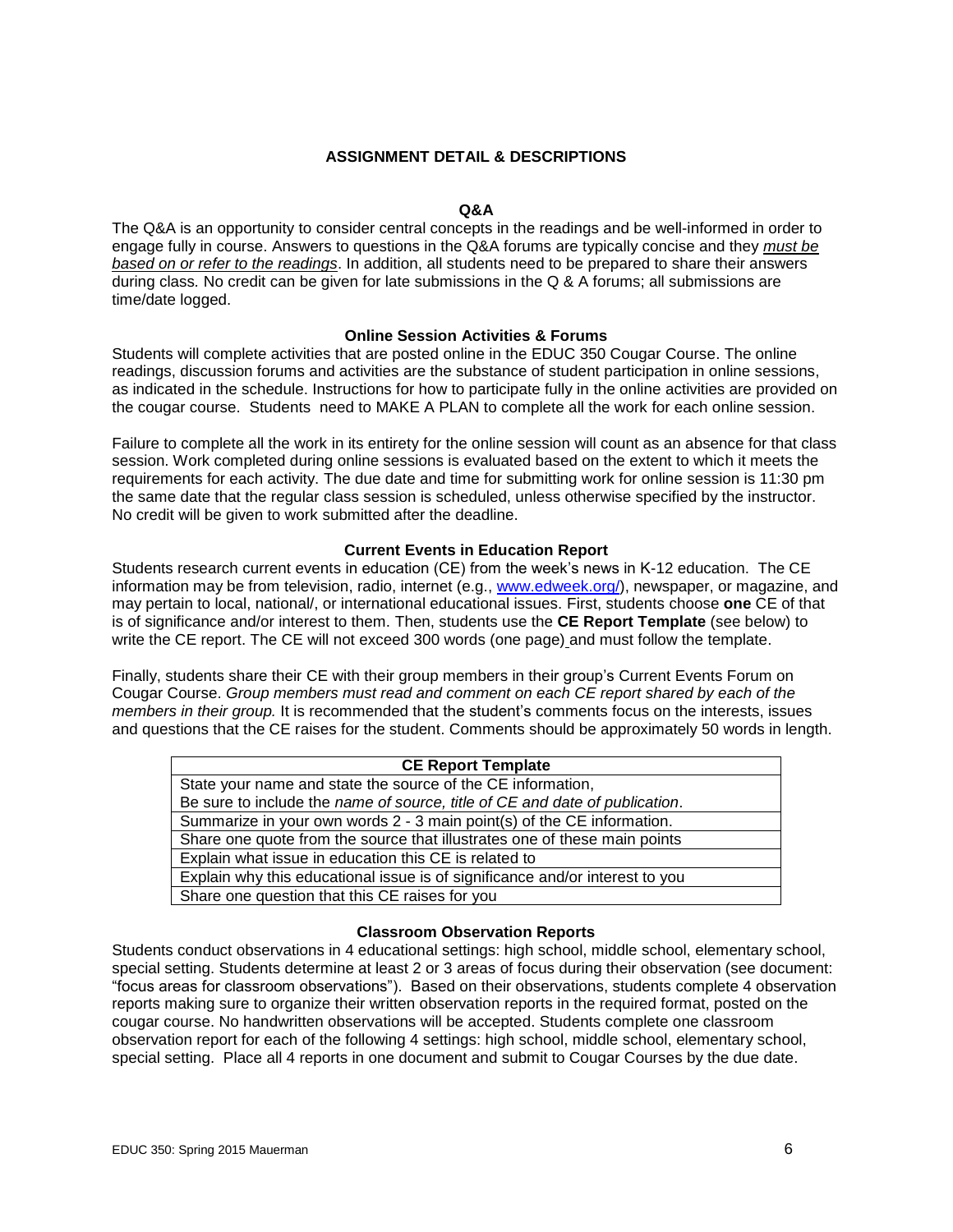## **Special Education Inclusion (The "Outsider") Reflective Essay**

Many students with special needs come to view themselves as *outsiders* because they are labeled as different from the typical student. But most have experienced some sense of being an outsider during their schooling, K-12. After reading chapters 1-3 in *Creating an Inclusive School* and at least two of the *Voices of Inclusion*, (from the chapter in the Villa & Thousand text) students write **a reflective essay** (3 pages, double spaced, Times New Roman font, size 11). Students submit the assignment on Cougar Course site.

## Essays must include the components in the following checklist

| X | <b>Components of reflective essay</b>                                                                                                                                                                                                                                                                                                                                                                                                         |  |
|---|-----------------------------------------------------------------------------------------------------------------------------------------------------------------------------------------------------------------------------------------------------------------------------------------------------------------------------------------------------------------------------------------------------------------------------------------------|--|
|   | Describe and explain the reason(s) for your own (or a friend's) school experience that caused<br>you to feel like an outsider (such as differences due to gender, religion, looks, beliefs/interests,<br>family situation, academic ability, etc.)<br>What experience(s) & personal characteristics lead to the feeling of being different?<br>Why did this cause you to feel like an "outsider"?                                             |  |
|   | Comment on this school experience that caused you to feel like an outsider<br>How did you react and cope with the situation?<br>Did you share your experience with any teachers? Did any teachers assist you?<br>What could school staff, parents or friends have done to help?<br>In what ways did this experience change you? What did you "learn" from this<br>experience?<br>How might this experience make you a more sensitive teacher? |  |
|   | Make 2 specific connections to the VT text, making sure to quote the VT text in your article and<br>explain your connections.                                                                                                                                                                                                                                                                                                                 |  |

# **Personal Philosophy of Schooling, Learning and Teaching Education**

## **"My Philosophy of Education" Paper**

Write a 3 page paper (double spaced, Times New Roman font, size 11) that explains your personal philosophy of schooling, learning and teaching. Follow the template below, and self-assess before you turn in the paper. The written report is submitted to the instructor via the Cougar Course site**.**

## **Paper Introduction**

Name your philosophy (or combination of philosophies) as described by Grant & Gillette Ch 8. Explain why you are attracted to this philosophical stance. Is it due to your own schooling and/or background, what you've seen in schools since your own school days, the influence of particular persons, texts, other experiences with children/youth, etc.? Describe the level of schooling and subject field(s) you hope to teach.

#### **Nature of schooling**

Describe what you believe is the purpose of schooling in a democracy. How will you as a teacher help achieve these purposes? Give 1-2 examples of how this will look in your classroom/career.

#### **Nature of the learner**

Describe what you believe is the nature of the learner. What are your thoughts about the students you will teach? What do they need from a teacher? Give 1-2 examples of how this will look in your classroom.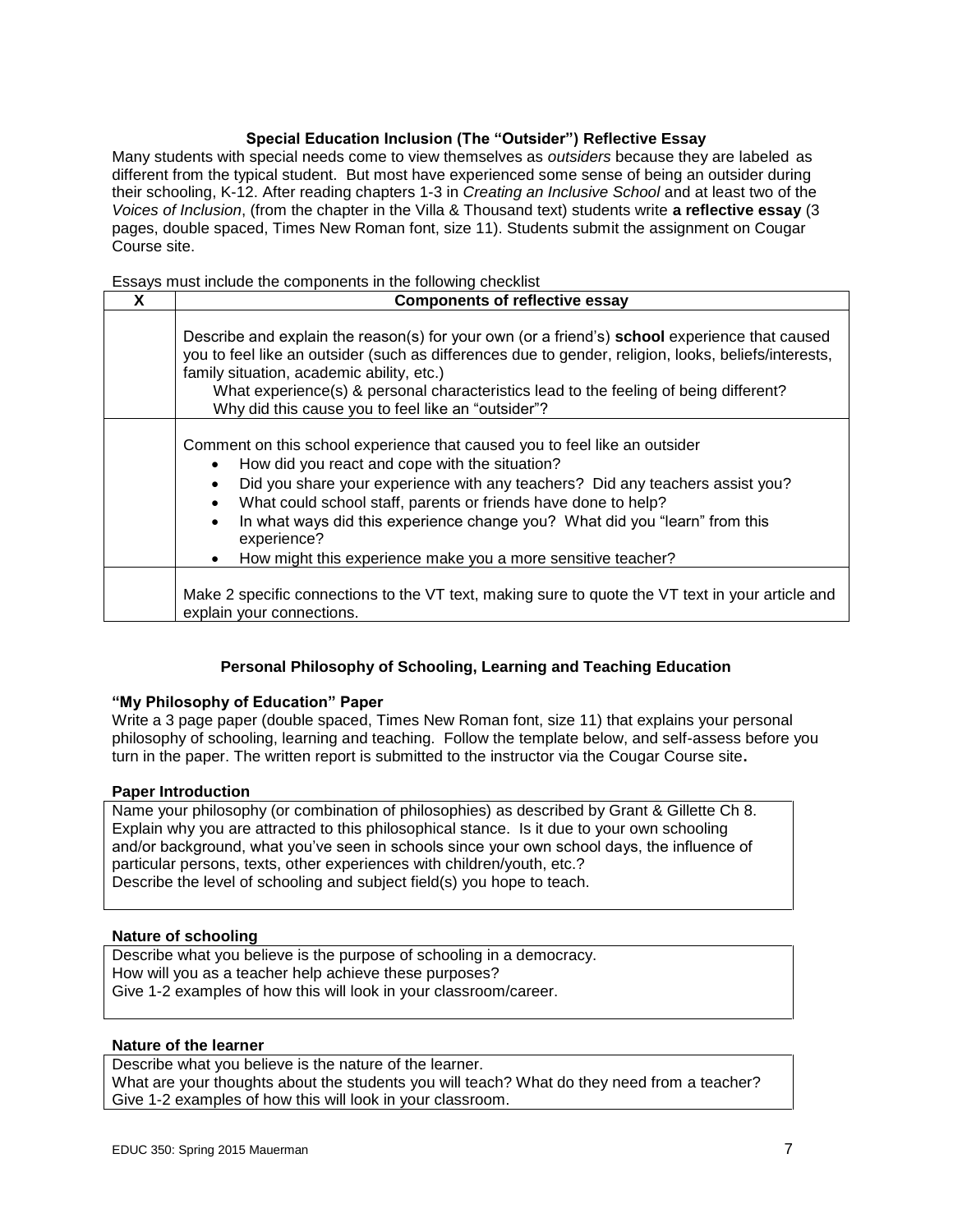## **Nature of the teaching/learning process**

Describe what you believe is the nature of the teaching/learning process?.

What do you believe counts as knowledge and how should it be presented?

How will you as a teacher use subject matter and other experiences to guide students toward meaningful learning activities?

Give 1-2 examples of how this will look in your classroom.

## **Teacher dispositions and actions**

Describe what behavior (disposition/attitude & actions) you will exhibit in order to carry out your philosophical position.

Give 1-2 examples of how this will look in your career.

### **Conclusion**

Recap your philosophy. What are your outstanding questions/concerns/thoughts about becoming a teacher?

### **Interview of a Teacher Paper**

The purpose is the Interview of a Teacher assignment is to gain insights about the profession of teaching by analyzing the information gathered by interviewing a teacher with a distinct philosophy and experience. First, students interview a teacher and take notes. Second, students use the information from the interview to write a 3–4 page **analytical paper** that contains all components indicated in the checklist.

## *FIRST: Gather information:*

Interview a current or retired teacher who has had at least 3 years of full–time experience in elementary, middle, or secondary school classrooms. Suggested questions are:

- Why did the teacher choose to enter teaching? How attractive was the profession to prospective teachers at that time? What were the other career paths available; were any others seriously considered? Does the teacher have any regrets about becoming a teacher?
- What is the teacher's metaphor for "teaching" or "teacher"?
- What professional education did the teacher have? How helpful was it in learning to teach? At what point did the teacher feel comfortable as a teacher?
- What career moves (school buildings, grade level, special students, subject matter, etc.) has the teacher made? To what extent were those moves voluntary? For current teachers, are further moves desired? If so, what are they, and why?
- What were/are the teacher's goals for the education of students? Have these goals changed over the years?
- What are the main features of the teacher's approach toward teaching? How did/does the teacher learn about his/her students' lives and needs? What have been the teacher's experiences with in working with students from different backgrounds?
- What are some favorite memories from the teacher's classroom? Does the teacher tend to remember individual students or activities, or are the memories more general?
- What have been the major joys and frustrations of teaching? On what issues does the teacher feel strongly about making changes in the way that schooling occurs now? What does the teacher think of current "hot issues" in education? How does the teacher take action to address new reforms that impact his/her classroom?
- What has the teacher learned from being a teacher?

## *SECOND: Write Analytical Paper*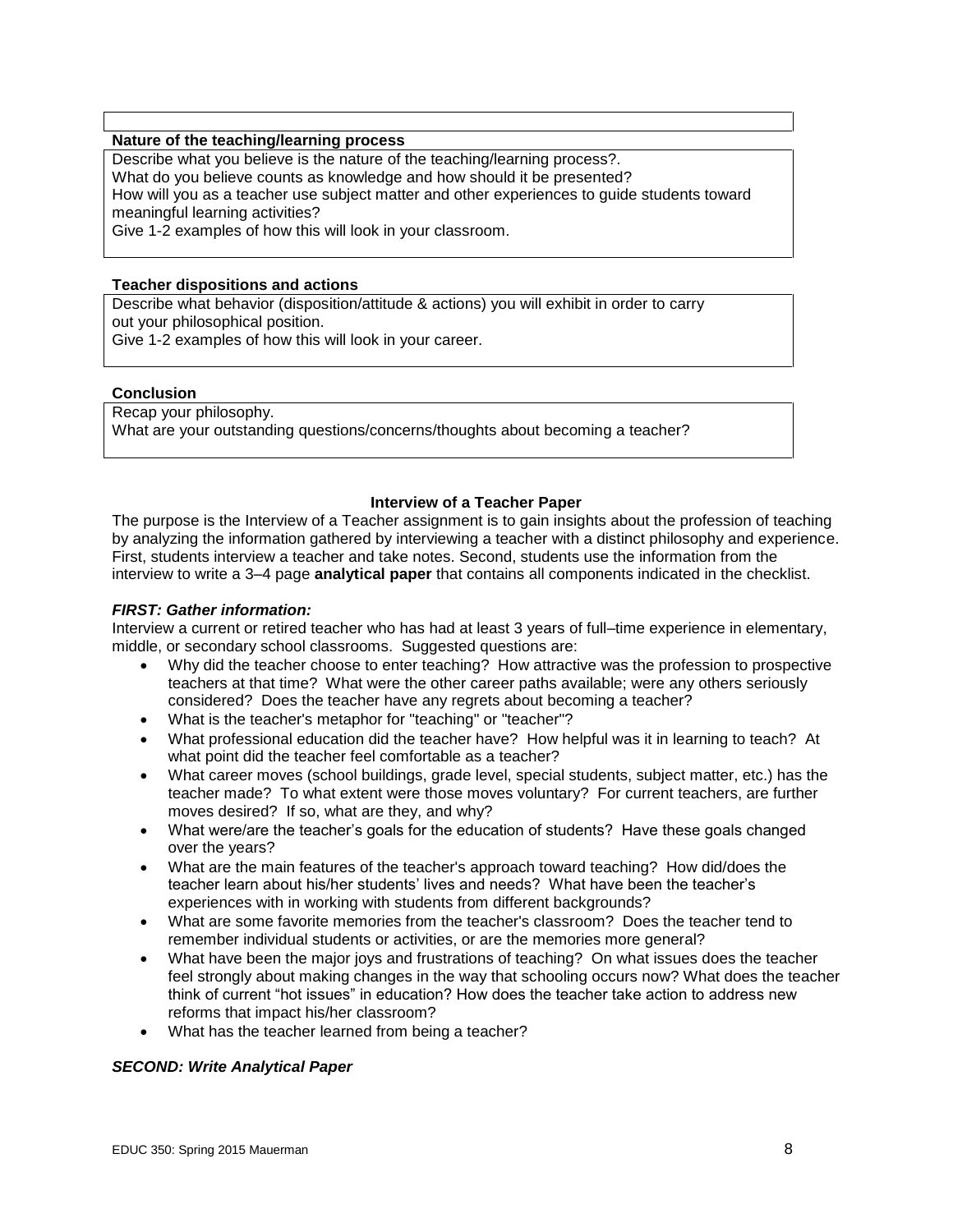After gathering information through the interview, students use the guidelines in the checklist below to ensure that their analytical paper contains all required components. The paper must follow these guidelines to receive credit. The written report is due via the Cougar Course site.

| x | components of analytical paper                                                                           |  |  |
|---|----------------------------------------------------------------------------------------------------------|--|--|
|   | Introduction                                                                                             |  |  |
|   | Briefly describe the teacher interviewed                                                                 |  |  |
|   | Protect teacher's confidentiality by using a pseudonym and masking identifying<br>$\bullet$<br>details   |  |  |
|   | Describe 1st theme that characterizes the information and analyze it                                     |  |  |
|   | State the theme & state what the teacher said about it<br>$\bullet$                                      |  |  |
|   | Explain what this information shows about the benefits and challenges of being a<br>$\bullet$<br>teacher |  |  |
|   | What connection is there to course content?<br>$\bullet$                                                 |  |  |
|   | Describe 2nd theme that best characterizes the information and analyze it                                |  |  |
|   | State the theme & state what the teacher said about it<br>$\bullet$                                      |  |  |
|   | Explain what this information shows about the benefits and challenges of being a<br>teacher              |  |  |
|   | What connection is there to course content?                                                              |  |  |
|   | Reflect on what you have learned from the interview. How does it confirm or challenge                    |  |  |
|   | what you have been learning about becoming a teacher? What are the implications of                       |  |  |
|   | what you have learned through this interview for your thinking about becoming a                          |  |  |
|   | teacher?                                                                                                 |  |  |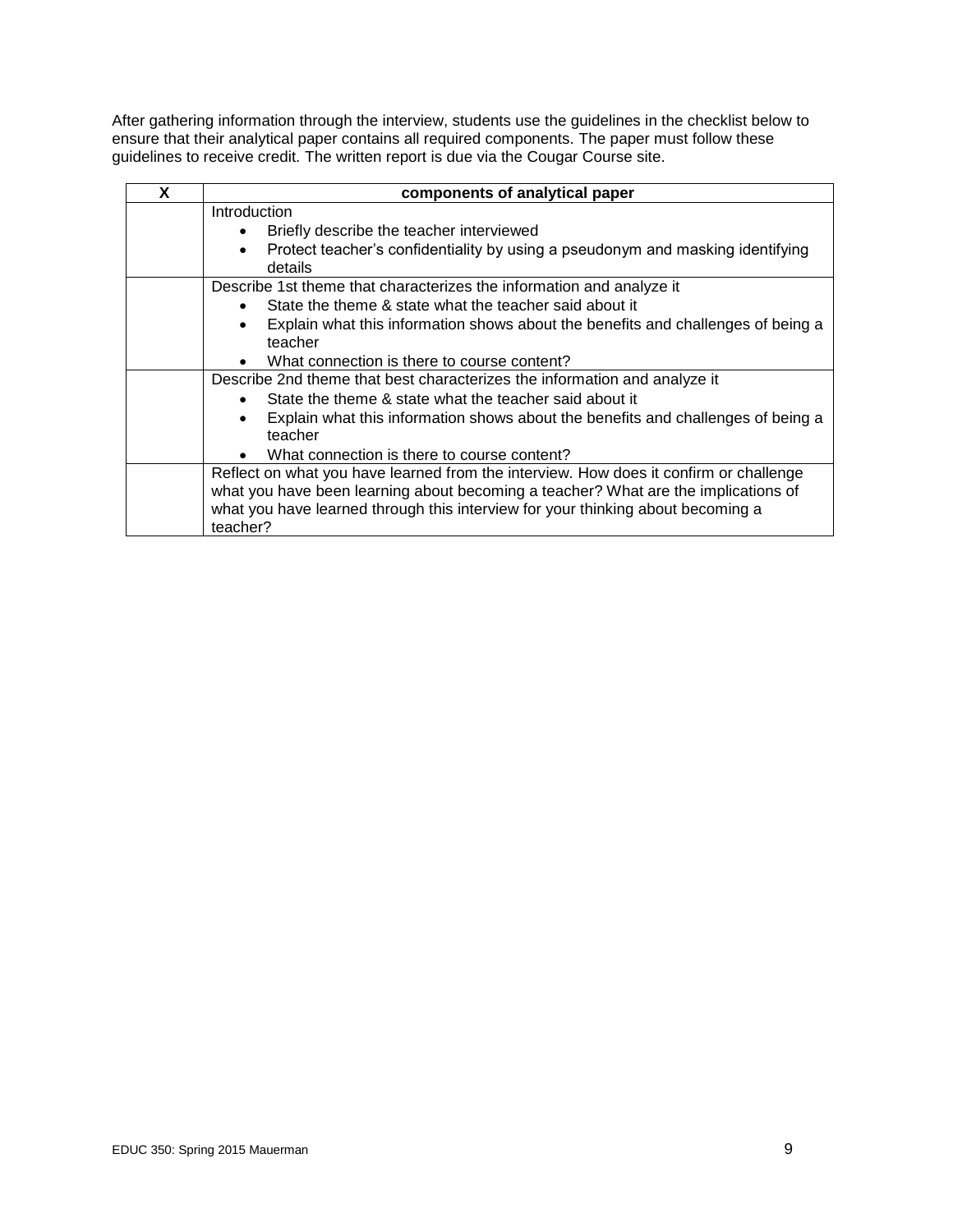# **EDUC 350 COURSE SCHEDULE SPRING 2015 Schedule is subject to change at the discretion of the instructor**

**Note:** As this is a hybrid course, some class sessions will be conducted online as indicated in the schedule.

| <b>Date</b>                  | <b>Topics and activities</b>                                            | <b>Assignment</b>                                                |
|------------------------------|-------------------------------------------------------------------------|------------------------------------------------------------------|
| $T$ 1/20                     | Course overview & assignment descriptions                               | Readings:                                                        |
| f2f                          | Syllabus, schedule                                                      | Cougar course for ED 350                                         |
| Th 22 Jan<br>F <sub>2f</sub> | Orientation to SoE programs & credentialing                             | <b>Readings</b><br><b>TPE 12</b>                                 |
|                              | <b>Exploring Current Events &amp; Contemporary</b>                      | SoE website                                                      |
|                              | <b>Issues in Education</b>                                              | Due:                                                             |
|                              |                                                                         | Forum: Introducing Ourselves                                     |
|                              | Teacher Performance Expectations & TPE 12                               | Forum: Q&A #1                                                    |
|                              |                                                                         | TPE 12 Concepts Rating Table                                     |
| $T$ 1/27                     | Introduction to teaching as a profession                                | Readings:                                                        |
| F <sub>2f</sub>              |                                                                         | S&Z ch. 1                                                        |
|                              | Introduction to Philosophy of Education paper                           |                                                                  |
|                              | Post Current Event Report on cougar course                              | Due:<br><b>Current Event Report by 11:30</b>                     |
|                              |                                                                         | pm                                                               |
| Th 1 29                      | Consider teaching as a profession                                       | Due:                                                             |
| online                       |                                                                         | Forum: Q&A # 2                                                   |
|                              | Complete online activities on cougar course                             | Forum: Comments on your group                                    |
|                              |                                                                         | member's Current Event Reports                                   |
| T2/3<br>F <sub>2f</sub>      | Identify & explore the elements of various<br>educational philosophies. | Readings:<br>S&Z ch. 6                                           |
|                              |                                                                         | Due:                                                             |
|                              | Introduction to "Outsider" reflective essay                             | Waiver form for observation hours                                |
|                              | (my philosophy - introduction)                                          |                                                                  |
| Th 2/5                       | Identify & explore the elements of various                              | <b>Readings</b>                                                  |
| Online                       | educational philosophies.                                               | Online journal: Tomorrow's Teacher                               |
|                              |                                                                         | Due:                                                             |
|                              | Complete online activities on cougar course                             | Forum: Q&A # 3                                                   |
| $T$ 2/10                     | View & discuss Fat City video                                           | Forum: Tomorrow's Teacher<br>Readings:                           |
| F <sub>2f</sub>              | Special Education & inclusion                                           | S&Z ch. 2                                                        |
|                              |                                                                         | V&T ch. 1, 2 & 3;                                                |
|                              | Complete online activities on cougar course                             | F.A.T. City: all 6 parts                                         |
|                              |                                                                         | Due:                                                             |
|                              |                                                                         | Forum: Response to F.A.T City                                    |
| Th 2/12                      | The nature of the learner                                               | <b>Readings</b>                                                  |
| online                       |                                                                         | PP: Nature of Learner, F.A.T. City &                             |
|                              | Complete online activities on cougar course                             | Multiple Intelligences<br>Online article: Multiple Intelligences |
|                              | (my philosophy - nature of the learner)                                 | by H. Gardner                                                    |
|                              |                                                                         | Due:                                                             |
|                              |                                                                         | "Outsider" Reflective Essay                                      |
|                              |                                                                         | Forum: My Multiple Intelligences                                 |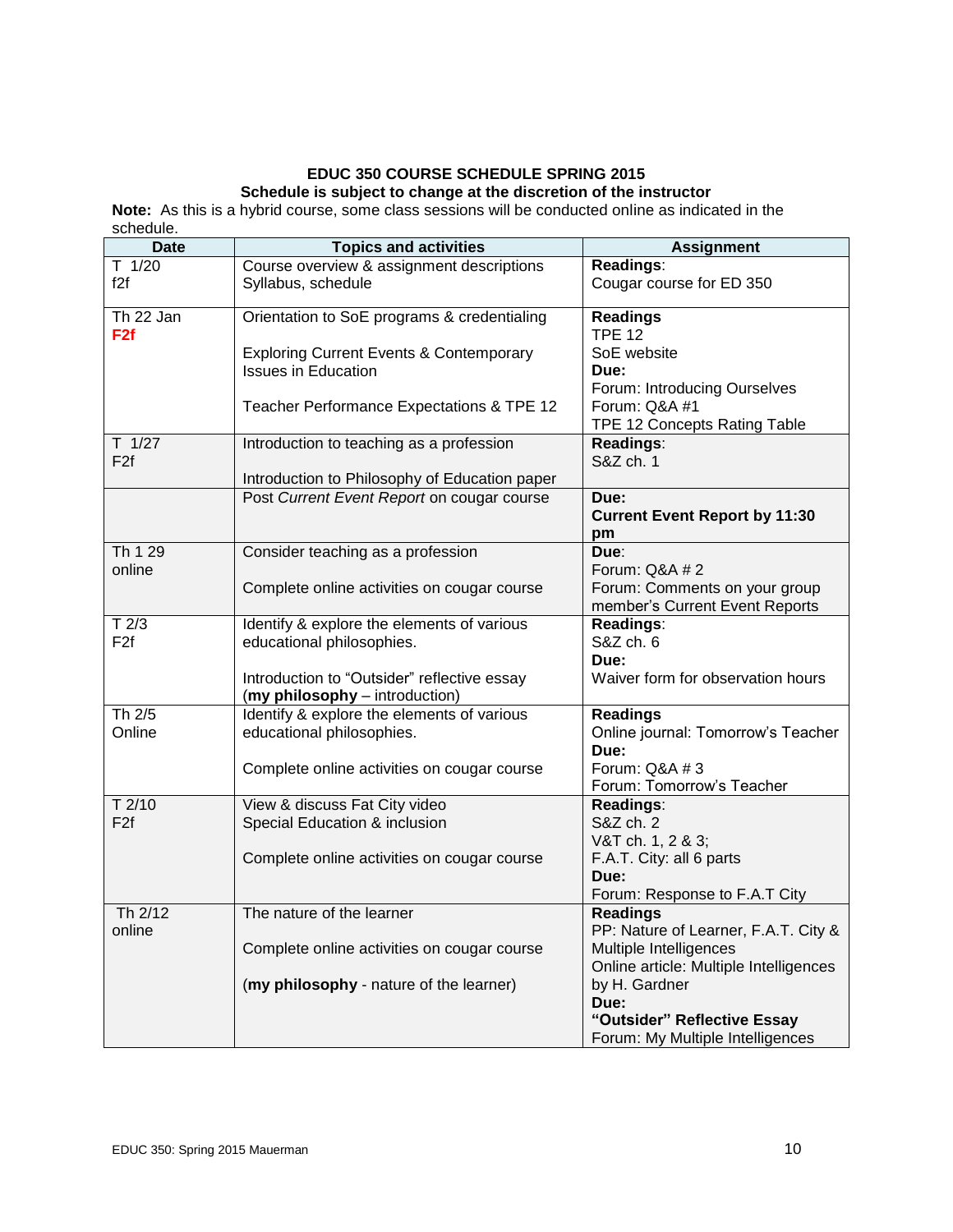| <b>Date</b>     | <b>Topics and activities</b>                                              | <b>Assignment</b>                           |
|-----------------|---------------------------------------------------------------------------|---------------------------------------------|
| 2/17            | Identify purposes & goals for education & their                           | <b>Readings:</b>                            |
| F <sub>2f</sub> | relationship to curriculum                                                | S&Z ch. 9 (goals)                           |
|                 |                                                                           | S&Z ch. 10 (curriculum)                     |
|                 | Introduction to "Interview of a Teacher" Essay                            | Due:                                        |
|                 |                                                                           | <b>Goals of Ed Survey</b>                   |
|                 | (my philosophy - nature of schooling)                                     |                                             |
|                 | (my philosophy - knowledge, teaching/learng)                              |                                             |
| 2/19            | The purposes & goals for education & their                                | <b>Readings</b>                             |
| Online          | relationship to curriculum                                                | <b>Online: Standards websites</b>           |
|                 |                                                                           | Article: Common Core Critique               |
|                 | Complete online activities on cougar course                               | Due:<br><b>Forum: National CC Standards</b> |
| 2/24            | Identify knowledge, skills, & dispositions of                             | <b>Readings:</b>                            |
| F <sub>2f</sub> | effective teachers                                                        | S&Z ch. 3                                   |
|                 |                                                                           | S&Z ch. 11                                  |
|                 | Introduction to Contemp. Issue in Education                               | <b>Culturally Competent Tchr</b>            |
|                 |                                                                           | Overview of Bloom's Txnmy                   |
|                 | (my philosophy - nature of teachng/learng)                                | Due:                                        |
|                 | (my philosophy - teacher dispositions)                                    | Q&A #4                                      |
| 2/26            | Identify knowledge, skills & attitudes of effective                       | <b>Readings</b>                             |
| Online          | teachers                                                                  | Video: "Do You Believe in Me?"              |
|                 |                                                                           | Due:                                        |
|                 | Complete online activities on cougar course                               | Forum: Response to Video: "Do               |
|                 |                                                                           | You Believe in Me?"                         |
| 3/3             | Examine and determine relationships among                                 | <b>Readings:</b>                            |
| F <sub>2f</sub> | the components of instruction                                             | S&Z ch 11 (instruction)                     |
|                 |                                                                           |                                             |
| 3/5             | (my philosophy - nature of teachng/learng)<br>Components of Instruction & | <b>Readings</b>                             |
| Online          | <b>Blooms Taxonomy</b>                                                    | Bloom's Taxonomy tutorials                  |
|                 |                                                                           | Due:                                        |
|                 | Complete online activities on cougar course                               | Forum: Blooms Taxonomy and                  |
|                 |                                                                           | <b>Effective Instruction</b>                |
| 3/10            | Identify and describe various organizational                              | <b>Readings:</b>                            |
| F <sub>2f</sub> | structures of schools                                                     | S&Z ch. 9                                   |
|                 |                                                                           | S&Z ch.3                                    |
|                 | Workshop: Contemp. Issues in Ed                                           |                                             |
| 3/12            | Organizational structures of schools                                      | <b>Readings:</b>                            |
| Online          |                                                                           | Video: Diplomas Now                         |
|                 | Complete online activities on cougar course                               | Due:                                        |
|                 |                                                                           | <b>Interview of a Teacher Essay</b>         |
| 3/17            | Develop flow chart of structures of US schooling                          | Forum: Diplomas Now<br><b>Readings:</b>     |
| F <sub>2f</sub> | governance & finance                                                      | S&Z ch. 7                                   |
|                 |                                                                           |                                             |
|                 | Share insights from "Interview of a Teacher"                              |                                             |
| 3/19            | <b>Educational finance</b>                                                | Readings:                                   |
| Online          |                                                                           | Article: Funding of Public Schools in       |
|                 |                                                                           | California                                  |
|                 |                                                                           | Due:                                        |
|                 |                                                                           | Forum: Researching school funding           |
|                 |                                                                           | issues - sharing websites & articles        |